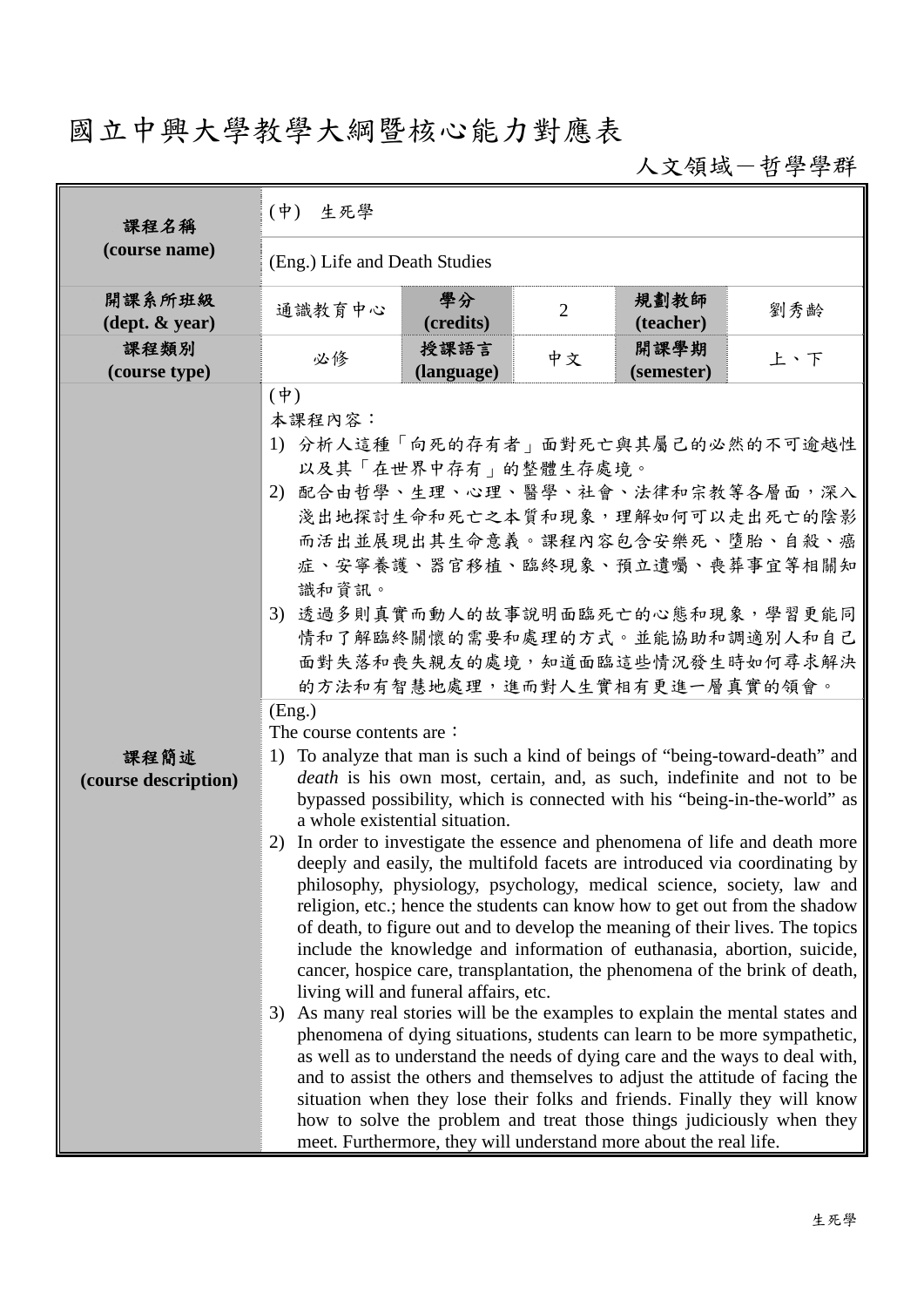| 先修課程(prerequisites)                                                                            |                  |                                                                                                                                                                                                                                                                                                                                                                                             |                                                 |                          |  |  |  |
|------------------------------------------------------------------------------------------------|------------------|---------------------------------------------------------------------------------------------------------------------------------------------------------------------------------------------------------------------------------------------------------------------------------------------------------------------------------------------------------------------------------------------|-------------------------------------------------|--------------------------|--|--|--|
| 課程名稱                                                                                           |                  | 與課程銜接的重要概念、原理與技能                                                                                                                                                                                                                                                                                                                                                                            |                                                 |                          |  |  |  |
| (course name)                                                                                  |                  | (relation to the current course)                                                                                                                                                                                                                                                                                                                                                            |                                                 |                          |  |  |  |
|                                                                                                |                  |                                                                                                                                                                                                                                                                                                                                                                                             |                                                 |                          |  |  |  |
| 課程目標與核心能力的相關性/配比(%)                                                                            |                  |                                                                                                                                                                                                                                                                                                                                                                                             |                                                 |                          |  |  |  |
|                                                                                                |                  | <b>Correlation / Percentage of Course Objectives and Core Learning Outcomes</b>                                                                                                                                                                                                                                                                                                             |                                                 |                          |  |  |  |
| $(\dagger)$                                                                                    |                  | (Eng.)                                                                                                                                                                                                                                                                                                                                                                                      | 相關性<br><b>Correlation</b>                       | 配比 $(\% )$<br>Percentage |  |  |  |
| 本課程目的乃透過對死亡和<br>生命歷程的分析和反思,破                                                                   |                  | In order to get into the higher spiritual<br>realm from the daily world, the course                                                                                                                                                                                                                                                                                                         | 人文素養                                            | 40%                      |  |  |  |
| 除社會上避談死亡和忌諱死<br>亡的迴避態度,以透視生命<br>的實相,進而能從日常世界<br>走進更寬廣的靈性世界。其<br>主要目標:<br>1. 探討人的生命和死亡的         |                  | is designed to look through and to<br>examine the nature of life by way of                                                                                                                                                                                                                                                                                                                  | 科學素養                                            | 10%                      |  |  |  |
|                                                                                                |                  | the analysis and contemplation of<br>death and life scenario to get rid of the<br>reluctant and prohibiting attitudes                                                                                                                                                                                                                                                                       | 溝通能力                                            | 25%                      |  |  |  |
|                                                                                                |                  | toward a dialogue on death. The major<br>aims are:                                                                                                                                                                                                                                                                                                                                          | 創新能力                                            | 15%                      |  |  |  |
| 本質,了解相關方面的知<br>識和資訊。                                                                           |                  | 1) to explore the essence of man's life<br>and death, as well as to understand the                                                                                                                                                                                                                                                                                                          | 國際視野                                            | 5%                       |  |  |  |
| 2. 讓學生對自我的生命意<br>識、意義和價值態度能澄                                                                   |                  | knowledge and information about<br>them;<br>2) to lead the students to comprehend                                                                                                                                                                                                                                                                                                           | 社會關懷                                            | 5%                       |  |  |  |
| 清與建立。<br>3. 讓學生認識瀕死現象與<br>其各層面的相關議題。<br>4. 建立臨終關懷與喪失親<br>友後哀傷調適的理解和<br>適當態度。<br>課程目標之教學方法與評量方式 |                  | the consciousness and meaning of life,<br>and clarify and establish the value<br>attitude;<br>3) let the students recognize the<br>phenomena of the brink of death and<br>the facets of the relative topics;<br>4) to establish an understanding and<br>appropriate attitude on the care and<br>the adjustment of sadness toward just<br>before dying and after losing folks or<br>friends. |                                                 |                          |  |  |  |
|                                                                                                |                  | <b>Teaching Strategies and Assessment Methods for Course Objectives</b>                                                                                                                                                                                                                                                                                                                     |                                                 |                          |  |  |  |
| 課程目標                                                                                           |                  | 教學方法                                                                                                                                                                                                                                                                                                                                                                                        |                                                 | 評量方式                     |  |  |  |
| 同上段                                                                                            | 講授<br>討論<br>專題報告 |                                                                                                                                                                                                                                                                                                                                                                                             | 出席率 15%<br>作業、影片心得報告30%<br>分組報告 25%<br>期末報告 30% |                          |  |  |  |
| 授課內容 (單元名稱與內容、習作/考試進度、備註)<br>(course content and homework/tests schedule)                      |                  |                                                                                                                                                                                                                                                                                                                                                                                             |                                                 |                          |  |  |  |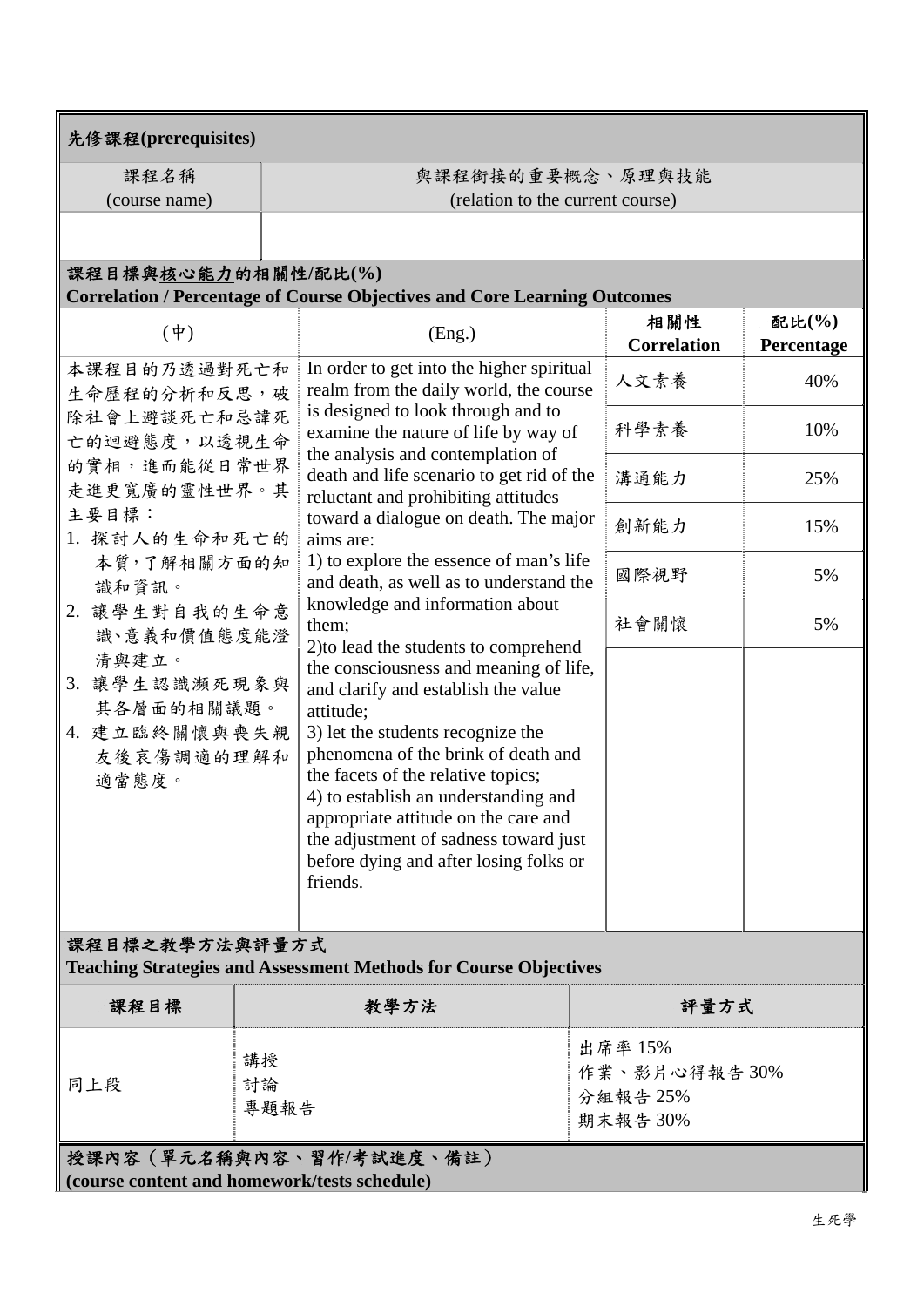| 週數                        |                | 單元名稱內容                             | 備註(習作/報告進度)                                                         |  |  |
|---------------------------|----------------|------------------------------------|---------------------------------------------------------------------|--|--|
|                           | $\mathbf{1}$   | 課程簡介,引言:何以要研究生死學                   | 1.「死生一體」死亡是生命現象的屬己的必然的不<br>可逾越性 2.生死學將引領我們走向何方                      |  |  |
|                           | $\overline{2}$ | 死亡的意義(「不知死,焉知生」)                   | 1.死亡對社會產生的衝擊2.從「死亡學」到「生死<br>學」3.死亡的定義                               |  |  |
|                           | 3              | 看見存在的遮蔽                            | 1.人的「在世界之中的存有」2.生命的整體歷程                                             |  |  |
|                           | $\overline{4}$ | 影片教學與討論                            | 全力實現兒時的夢想:《最後的演講-The Last<br>Lecture » Randy Pausch                 |  |  |
|                           | 5              | 存在之思                               | 1.討論《最後的演講》2.知生知死3.諦觀生命實相                                           |  |  |
|                           | 6              | 此在(Dasein)和常人「在世界之中的<br>存有 狀態的基本結構 | 1.討論《最後的演講》2. 討論現身情態、領會、言<br>談乃生存論的存有論之三個環節 (繳交《最後的<br>演講》影片欣賞心得報告) |  |  |
|                           | $\overline{7}$ | 生寄死歸與「此在」的「能在」                     | 1.煩神煩忙2.瀕臨死亡讓我們的整個存在改變我們<br>的「能在」3.進入願有決斷4.本真存有                     |  |  |
|                           | 8              | 存在的意義<br>禪味:活在當下,生死無懼              | 1.尊重生命尊嚴2.公案禪語3.諦觀生命實相和美感                                           |  |  |
|                           | 9              | 生命最後的規劃                            | 1.生命最後規劃的意義 2.生前預立遺囑 3.遺囑的相<br>關知識                                  |  |  |
|                           | 10             | 重病之後的生命時光                          | 1.疾病入侵到絕症,重病者的攝生營生計畫2.重病<br>者的心理變化3.因緣和合的「自我」破除之後,看<br>見宇宙          |  |  |
|                           | 11             | 「脫離世間」的本質                          | 1.死亡意味著脫離世間和回到宇宙本原狀態 2.觀<br>看:死亡變成新的存在 (繳交作業:生預遺囑)                  |  |  |
|                           | 12             | 影片教學與討論                            | 《偶然與巧合-Chances or Coincidences》, Claude<br>Lelouch                  |  |  |
|                           | 13             | 議題討論與分組報告                          | 1.討論《偶然與巧合》2.重視生命品質安寧療護                                             |  |  |
| 14                        |                | 議題討論與分組報告                          | 1.墮胎 2.自殺 (繳交《偶然與巧合》影片欣賞心得<br>報告)                                   |  |  |
|                           | 15             | 議題討論與分組報告                          | 1.器官捐贈 2. 安樂死                                                       |  |  |
|                           | 16             | 議題討論與分組報告                          | 1. 病人權利 2. 如何面對親人、朋友的死亡<br>(繳交<br>分組發表之書面報告)                        |  |  |
|                           | 17             | 失落與喪親之痛                            | 1.認識各種形式的失落與悲傷 2. 關懷喪親者的原<br>則                                      |  |  |
|                           | 18             | 終極的歸返原初;信仰                         | 1.靈性呈顯 2.清靜無住,遊戲任自然<br>(繳交期末報<br>告)                                 |  |  |
| 教科書&參考書目(書名、作者、書局、代理商、說明) |                |                                    |                                                                     |  |  |

**(textbook & other references)**

1. 《生死學十四講》, 余德慧、石佳儀/著, 心靈工坊, 2003 初版。

2. 《認識生死學一生死有涯》, 曾焕堂/著, 揚智文化事業, 2005 初版。

3.《死亡的尊嚴與生命的尊嚴》,傅偉勳/著,正中書局,1993 初版,2010.6。

4. 《生死無懼》, 索甲仁波切/著、黃朝/譯, 圓明出版社, 1997.4。